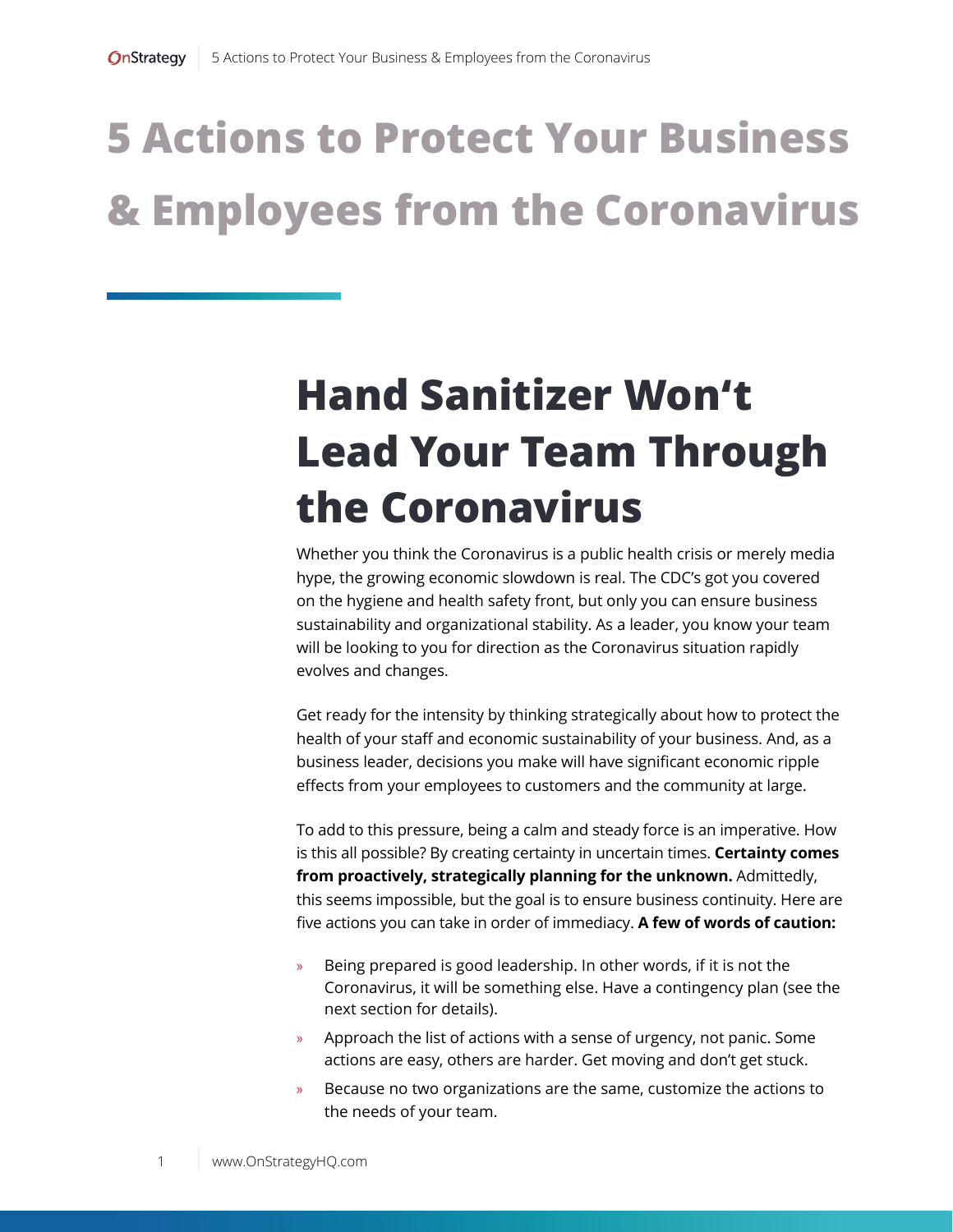# **01**

#### **Certainty #1: Keep Staff Informed by Committing to Weekly Communication**

When creating certainty, communication wins every time. Period. Demonstrating that you are taking a proactive, yet prudent approach will go a long way to calming any fears or concerns. Based on the actions suggested below, determine your course of action and use that as your first all-staff email. Publish something this week if you have not already!

While you may not have answers to everything (like travel policies), do communicate that such decisions will be forthcoming. Lastly, ask for suggestions from your team on any of the below. Calmly navigating through any situation is a team sport!

**02**

### **Certainty #2: Heighten the Level of Workplace Safety & Cleanliness**

Because the workplace is a gathering place for your team and customers, think about taking measures to ramp up safety and hygiene. (Honestly, this is always a good idea.)

Since we at OnStrategy are business strategists, not public health officials, please refer to the specifics issued by the CDC. **Here is a list of ideas:**

- » **Community Commitment to Shared Spaces:** Place hand sanitizers & tissues in more locations, particularly entrances, time clocks, kitchens and conference rooms.
- » **Personal Commitment to Clean Workspaces:** Provide staff what they need to keep their personal work surfaces clean.
- » **Pay for Regular, Deep Cleaning:** Ask cleaning staff to increase sanitization of shared work-surfaces—door handles, conference room tables, printers and copy machines, breakroom tables, etc.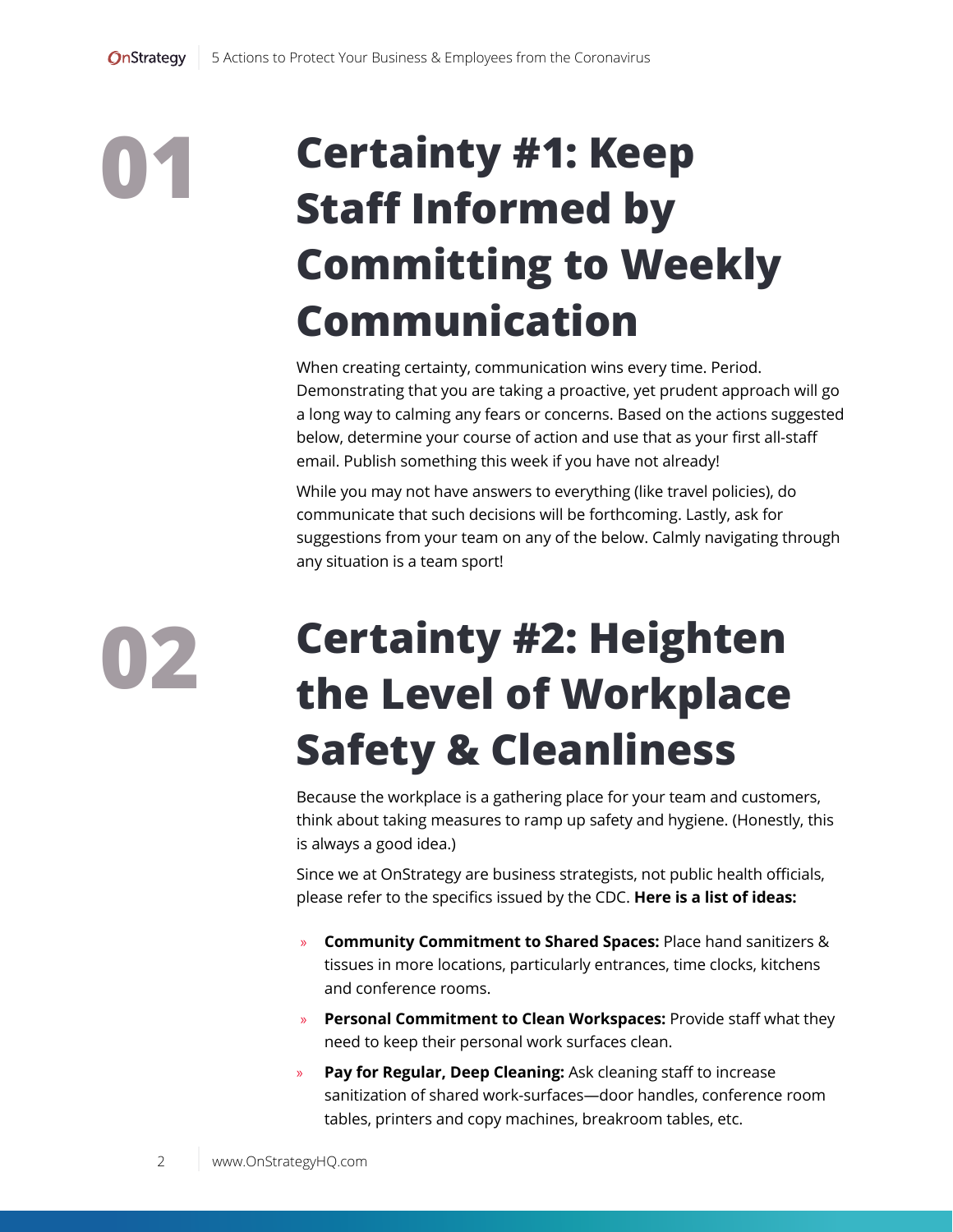- » **Require Online Safety Training:** Provide safety training for employees who work in public spaces, must travel, or go on site to customer locations. Keep up to date on the latest preventative measures as they continue to become available.
- » **Know How "TeleDoc" Works & Stay Home:** Re-publish any remote medical resources that are part of your insurance plan (Many staff forget about this as an option). Additionally, enforce a strong work-from-home policy if staff is sick. (See next section.)

#### **Certainty #3: Update Your Travel, Work-from-Home and LOA Policies**

Many organizations have issued travel bans and voluntary work-from-home policies. Determine what is right for your company based on geographic location, type of business and business needs. Let us remember that we need to be safe, but also support business continuity. **Here are some actions to take:**

- » **Publish Your Work Travel Policy Now:** Update your work travel policy to balance staff safety and business continuity. Use the CDC as a reference for when to change your policy to either lift or restrict travel based on the Travel Health Notices. This is the hardest area to navigate at the moment. A logical action is to limit all non-essential travel where there are Level 3 Travel Warnings.
- » **Set Up Work-from-Home Guidelines & Tools:** Establish clear Workfrom-Home guidelines, standard tools and expectations (if you don't already have these established). If your business can maintain continuity via remote work, act quickly to standardized communication tools (Teams or Slack), online meeting tools (Zoom, WebEx, etc.) and policies for "being online and available" during specific time frames. Honestly, a leader's biggest concern is that when people are working for home, they are "slacking off". This is a great time to change perception by inspiring your team to be responsible. (See next section on productivity.)
- » **Refresh Leave-of-Absence Policies:** Review, update and publish your LOA policies in case someone on your team or your team's family falls ill.

**03**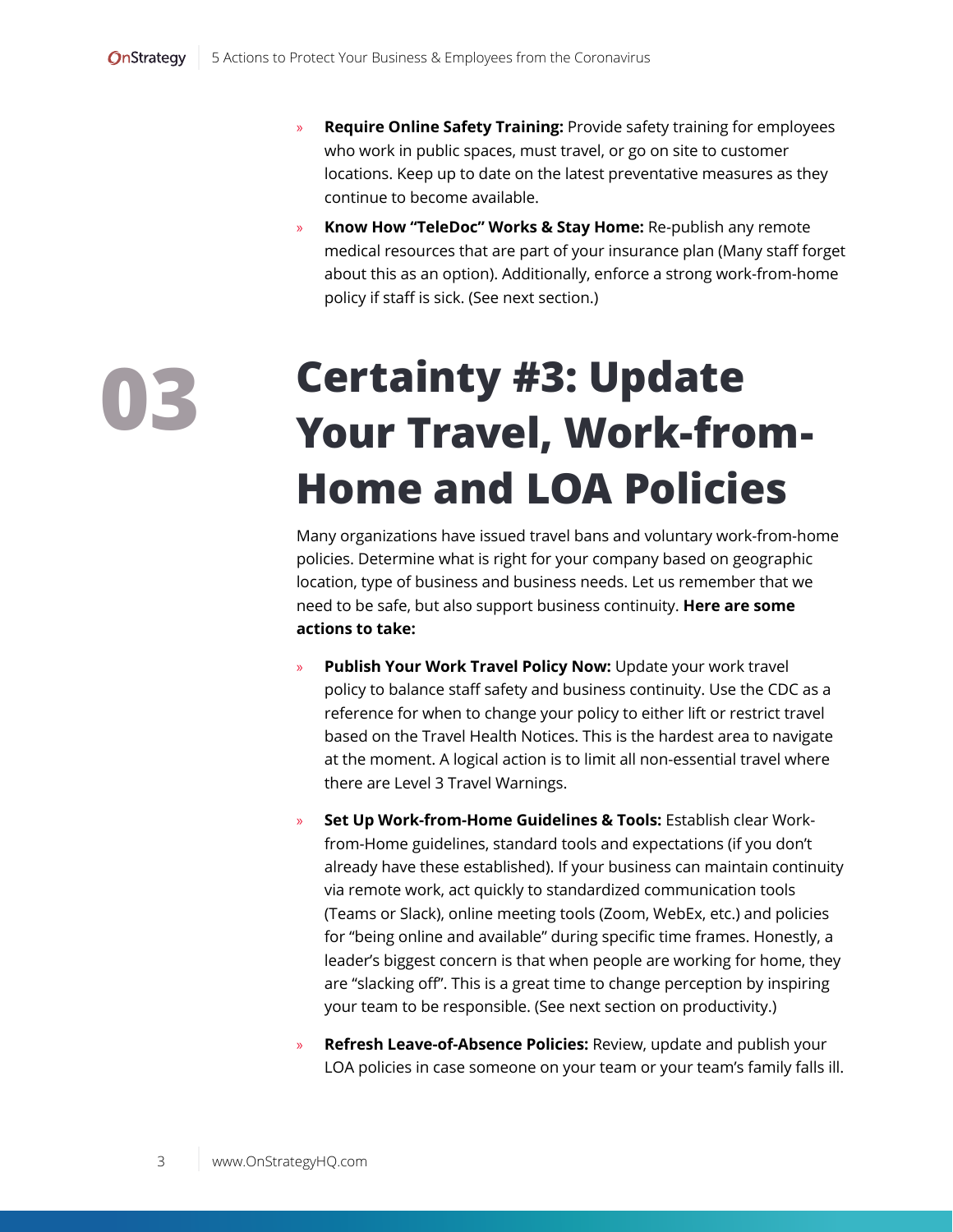**04**

» **Be Clear About Personal Travel Precautions:** As an employer, you cannot restrict personal travel, but you can take precautions to ensure that those traveling to and from locations with Level 3 travel warnings stay home until cleared for work.

#### **Certainty #4: Secure Your Cash Flow**

Many businesses are already feeling the economic impact on their revenue. Because a key unknown is how long the situation will last, securing cash flow and keeping employees productive is critical. This is such a big topic that OnStrategy will be publishing dedicated articles on contingency planning and employee productivity. **For now, here is the quick list of considerations:**

- » **Build out a Cash Flow Forecast:** Simply, how long can your company operate if all revenue stopped? This is highly unlikely, but it gives you a clear understanding of your operating runway and what your business can sustain.
- **» Pre-think about How to Serve Your Customers:** Securing cash flow means securing revenue. Because every business is different, think about what you can do in the short-term to serve your customers under your current model today. Consider if there are other ways to deliver your products and services (remotely, from home, etc.) that are possible if an alternative method other than coming to work is needed.
- » **Get Creative about Engaging Your Employees:** It's critical that you are able to retain your employees so they can continue to support their families. Engaging your employees looks like keeping them productive no matter where they are located. Start to work on a list of projects that can be accomplished by anyone anywhere.
- » **Talk to Your Bank, Board & Investors:** Set up a line of credit, if you don't have one already. Set clear expectations with your bank, Board and investors related to unknown impacts and action you are taking to mitigate any financial risk.
- » **Look at Discretionary Expenses:** This is a tough one as cutting such expenses is also impacting another business, so please proceed with caution. Use the Contingency Plan to establish triggers for when you might need to take a hard look at expenses.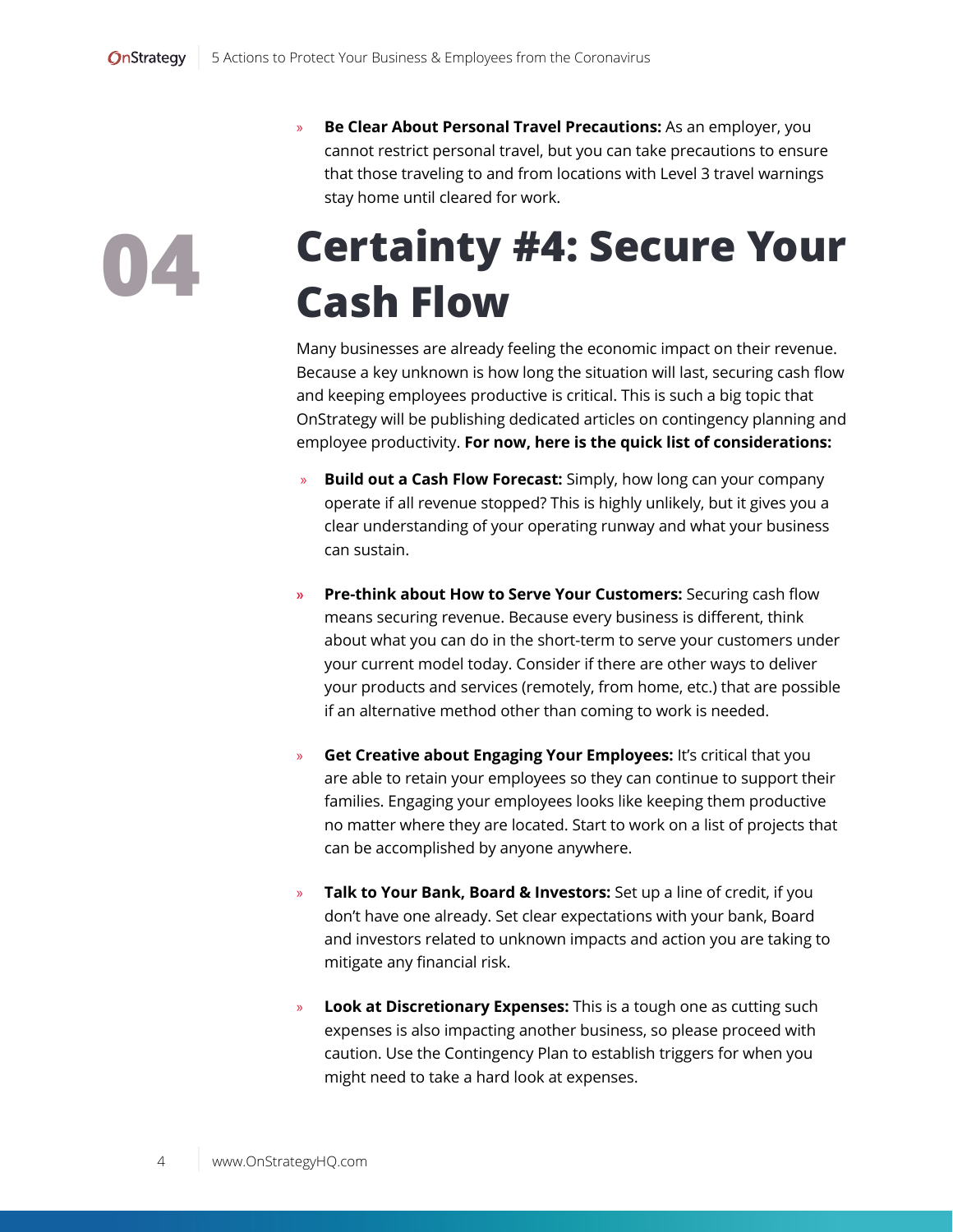### **05 Certainty #5: Extend Support to Your Staff, Customers & Community**

This is the time when thinking about the community at-large has enormous impact. By taking situations on a case-by-case basis, you can support your staff, customers and community. **Here are a few:**

- » **Make Sure Your Staff Feel Safe:** Work with staff on an individual basis to determine when working from home is the best course of action. Staff may be concerned about coming into an office due to personal situations (partner's job, health, childcare, etc.) Set them at ease by accommodating situations and setting forth clear guidelines for performance/deliverables.
- » **Extend Contracts & Terms:** While managing your cash flow is critical, so is working closely with your customers to provide extensions to payment and terms as needed. After all, we need everyone to weather this storm as sustainably as possible.
- **Support Your Community:** Consider that your local non-profits and other agencies are also being hit hard. Hunkering down by not attending community events, fundraisers or conferences can be prudent but also detrimental to those organizations. Think about other means of support (Donations, sponsorships, etc.) to keep everyone in your ecosystem healthy and thriving.
- » **Take Care of Yourself:** This is likely to be a marathon, not a sprint. By taking care of yourself, you will be better positioned to stay calm and make clear-headed decisions day after day!